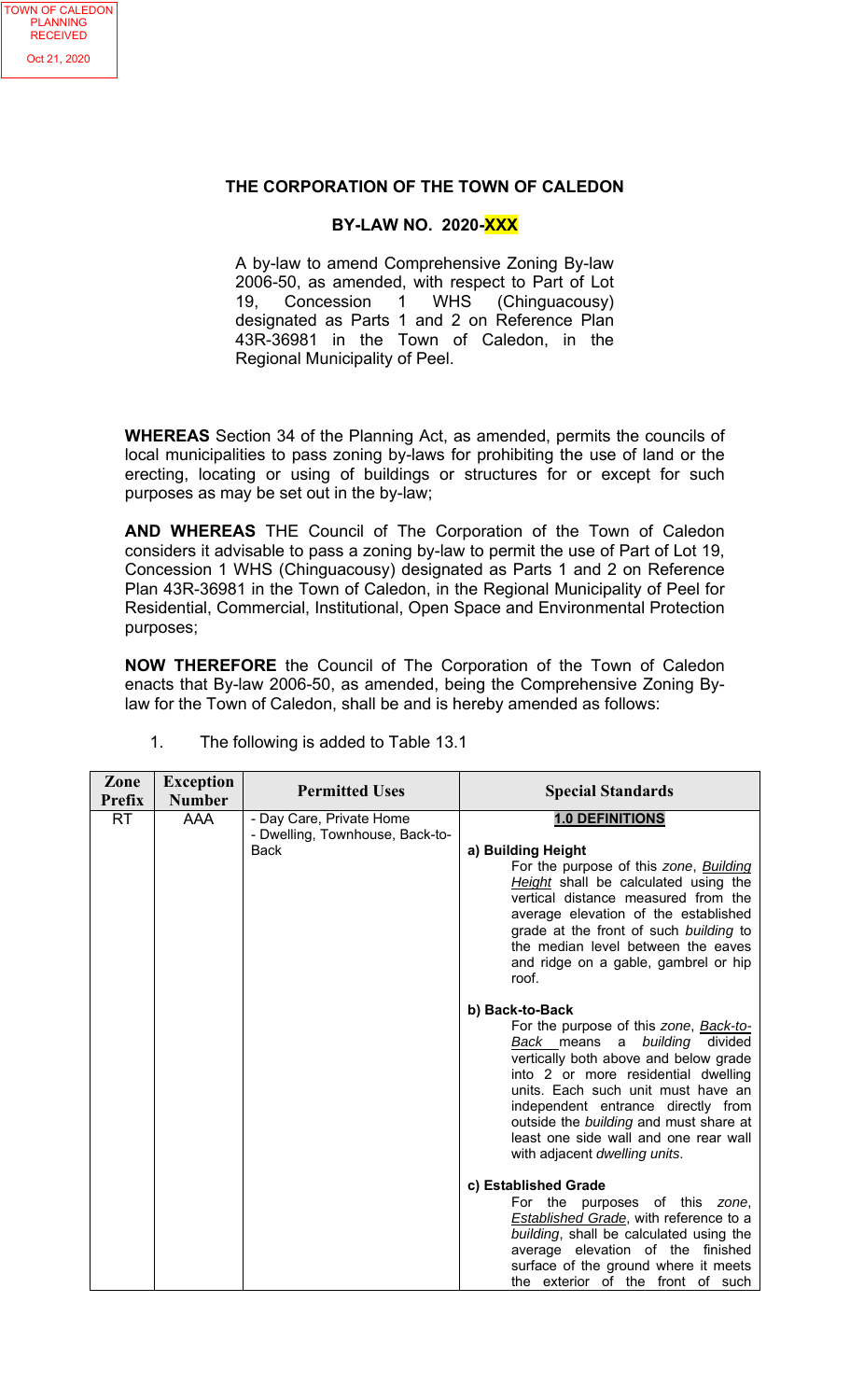| Zone<br><b>Prefix</b> | <b>Exception</b><br><b>Number</b> | <b>Permitted Uses</b> | <b>Special Standards</b>                                                                                                                                                                                                                                                                                                                                |
|-----------------------|-----------------------------------|-----------------------|---------------------------------------------------------------------------------------------------------------------------------------------------------------------------------------------------------------------------------------------------------------------------------------------------------------------------------------------------------|
|                       |                                   |                       | building.                                                                                                                                                                                                                                                                                                                                               |
|                       |                                   |                       | d) Lot Depth<br>For the purpose of this zone, Lot<br>Depth means the shortest horizontal<br>distance between the front lot line and<br>rear lot line.                                                                                                                                                                                                   |
|                       |                                   |                       | e) Lot Frontage<br>i) For the purpose of this zone, Lot<br>the<br>horizontal<br>Frontage<br>means<br>distance between the two lot lines<br>which intersect the front lot line, with<br>such distance being measured along a<br>line which is parallel to, and at a<br>distance of 4.5m from the front lot line.                                         |
|                       |                                   |                       | ii) In the case of a corner lot with a<br>daylight rounding or triangle, the lot<br>frontage shall be calculated as if the<br>front and exterior side lot lines were<br>extended to their point of intersection.                                                                                                                                        |
|                       |                                   |                       | f) Outdoor Amenity Space<br>For the purpose of this zone, Outdoor<br>Amenity Space shall mean an outdoor<br>exclusively<br>for<br>the<br>used<br>area,<br>enjoyment of the outdoor environment<br>in the form of a rear yard, covered or<br>uncovered porch, courtyard, balcony<br>or deck.                                                             |
|                       |                                   |                       | g) Porch<br>For the purposes of this zone, Porch<br>shall mean a platform with or without<br>foundation or cold cellar, extending<br>from an exterior wall of a building and<br>having at least 50% of one side of the<br>vertical planes forming the perimeter<br>unobstructed in any manner except by<br>railings and stairs with access to<br>grade. |
|                       |                                   |                       | <b>2.0 REGULATIONS</b>                                                                                                                                                                                                                                                                                                                                  |
|                       |                                   |                       | a) Access Regulations<br>i) For the purpose of this zone Sections<br>4.3.3 (minimum entrance setback) and<br>4.3.4 (minimum entrance separation)<br>shall not apply.                                                                                                                                                                                    |
|                       |                                   |                       | b) Accessory Buildings<br>For the purpose of this<br>zone.<br>accessory buildings are not permitted.                                                                                                                                                                                                                                                    |
|                       |                                   |                       | c) Air Conditioners and Heat Pumps<br>For the purpose of this zone, no air<br>conditioner or heat pump may be<br>located in the <i>front yard</i> or exterior<br>side yard unless it is screened from<br>public view of located on a balcony<br>above the ground floor.                                                                                 |
|                       |                                   |                       | d) Residential Parking Requirements<br>Notwithstanding Section 5.2.2, no<br>visitor parking spaces are required.                                                                                                                                                                                                                                        |
|                       |                                   |                       | e) Sight Triangles<br>For the purposes of this zone Section<br>4.34 (Sight Triangles) shall not apply.                                                                                                                                                                                                                                                  |
|                       |                                   |                       | f) Size of Parking Spaces                                                                                                                                                                                                                                                                                                                               |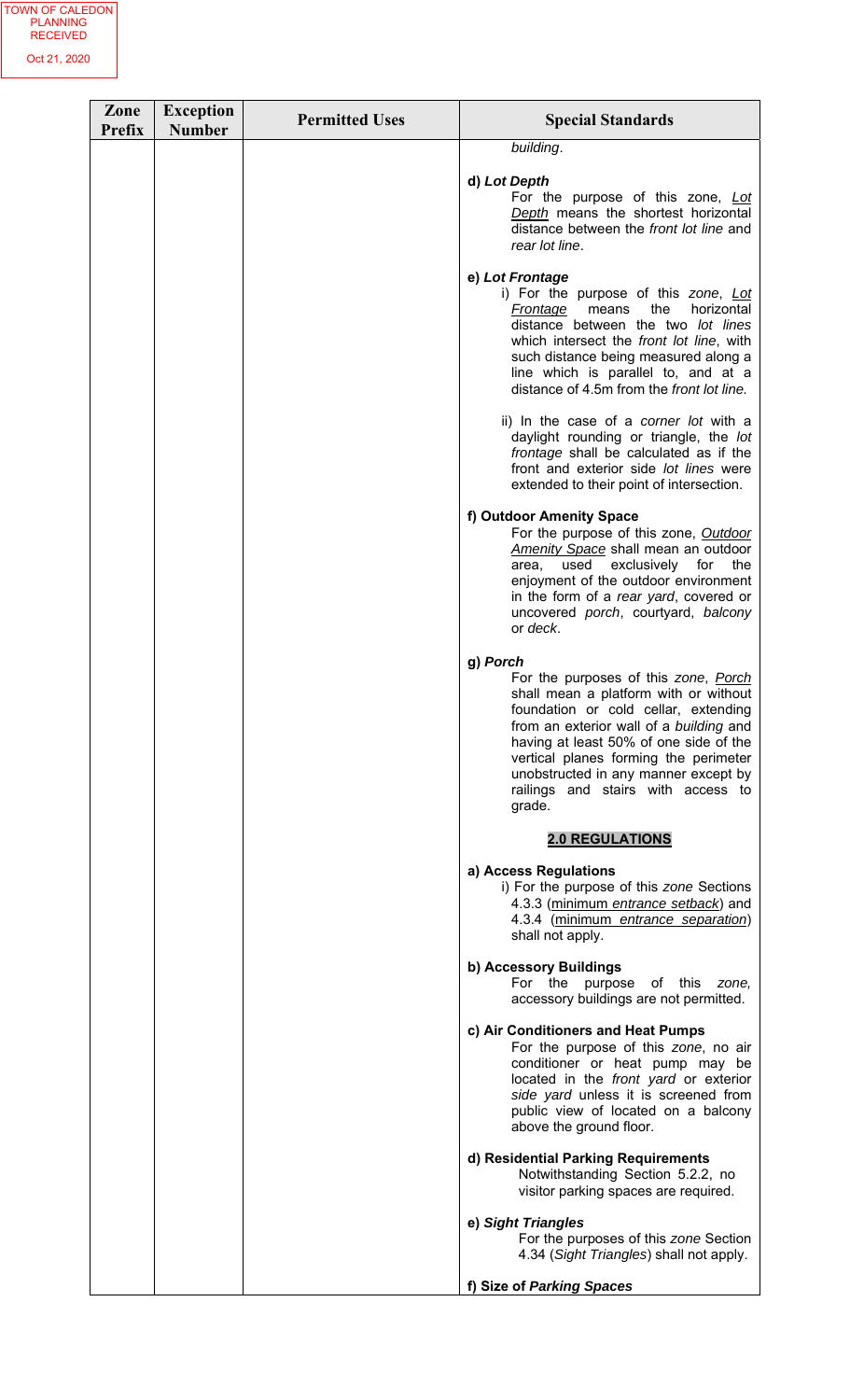| Zone<br><b>Prefix</b> | <b>Exception</b><br><b>Number</b> | <b>Permitted Uses</b> |                                                                                                                                                                                                                                                                                                                                                                                                                                                                                                                                                                                                                                    | <b>Special Standards</b>                                                                                                                                                                                                                                                    |
|-----------------------|-----------------------------------|-----------------------|------------------------------------------------------------------------------------------------------------------------------------------------------------------------------------------------------------------------------------------------------------------------------------------------------------------------------------------------------------------------------------------------------------------------------------------------------------------------------------------------------------------------------------------------------------------------------------------------------------------------------------|-----------------------------------------------------------------------------------------------------------------------------------------------------------------------------------------------------------------------------------------------------------------------------|
|                       |                                   |                       | length.                                                                                                                                                                                                                                                                                                                                                                                                                                                                                                                                                                                                                            | For the purpose of this zone, the<br>minimum size of a parking space<br>shall be 2.75m in width and 5.5m in                                                                                                                                                                 |
|                       |                                   |                       | Width<br>of<br>g)<br><b>Individual Residential Dwellings:</b>                                                                                                                                                                                                                                                                                                                                                                                                                                                                                                                                                                      | <b>Driveways</b><br><b>Accessing</b>                                                                                                                                                                                                                                        |
|                       |                                   |                       | Notwithstanding<br>is 6.0m.                                                                                                                                                                                                                                                                                                                                                                                                                                                                                                                                                                                                        | the<br>maximum<br>driveway width permitted for a<br>semi-<br>detached dwelling in Section 5.2.15,<br>the maximum driveway width for a<br>back-to-back dwelling on a corner lot                                                                                              |
|                       |                                   |                       |                                                                                                                                                                                                                                                                                                                                                                                                                                                                                                                                                                                                                                    | <b>3.0 ZONE STANDARDS</b>                                                                                                                                                                                                                                                   |
|                       |                                   |                       | a) Lot Area (Min.)<br>b) Lot Frontage for an interior lot per<br>dwelling unit (Min.)<br>unit (Min.)<br>d) Lot Frontage for a corner lot per<br>dwelling unit (Min.)<br>e) Yard, Front to a main building (Min.)<br>f) Yard, Front to a vehicular door of a<br>private garage (Min.)<br>g) Yard, Interior Side to a main building<br>(Min.)<br>h) Yard, Interior Side between attached<br>dwelling units (Min.)<br>e) Yard, Exterior Side (Min.)<br>f) Yard, Rear (Min.)<br>g) Outdoor Amenity Area (Min.)<br>h) Backyard Amenity Area (Min.)<br>i) Building Height (Max.)<br>j) Building Area (Max.)<br>k) Landscaped Area (Min.) | N/A<br>5.5m<br>c) Lot Frontage for an end lot per dwelling<br>7m<br>7.9 <sub>m</sub><br>3m<br>5.5 <sub>m</sub><br>1.5m<br>nil<br>2.4 <sub>m</sub><br>nil<br>7m <sup>2</sup><br>N/A<br>12.5m<br>N/A<br>N/A                                                                   |
|                       |                                   |                       |                                                                                                                                                                                                                                                                                                                                                                                                                                                                                                                                                                                                                                    | <b>4.0 PERMITTEDENCROACHMENTS</b>                                                                                                                                                                                                                                           |
|                       |                                   |                       | <b>Permitted</b><br><b>Ornamental</b><br><b>Structure</b>                                                                                                                                                                                                                                                                                                                                                                                                                                                                                                                                                                          | <b>Maximum Permitted</b><br>Distance of<br><b>Encroachment</b>                                                                                                                                                                                                              |
|                       |                                   |                       | Bay, Box or<br>a)<br><b>Bow Windows</b><br>with or<br>Without<br>Foundations                                                                                                                                                                                                                                                                                                                                                                                                                                                                                                                                                       | 1.0m into a required front,<br>exterior side or rear yard                                                                                                                                                                                                                   |
|                       |                                   |                       | b) Covered or<br>Uncovered<br>Porch or<br>Balcony, Canopy<br>or Portico                                                                                                                                                                                                                                                                                                                                                                                                                                                                                                                                                            | i)<br>2.0m into a<br>required front<br>yard<br>1.5m into a<br>ii)<br>required exterior<br>side yard<br>0.6m into a<br>iii)<br>required <i>interior</i><br>side yard,<br>provided a<br>minimum<br>setback of 0.6m<br>is maintained to<br>an <i>interior</i> side<br>lot line |
|                       |                                   |                       | Covered or<br>c)<br><b>Uncovered Steps</b><br>or Stairs, Ramp<br>or Barrier-free<br><b>Access Feature</b><br>not associated<br>with a                                                                                                                                                                                                                                                                                                                                                                                                                                                                                              | i)<br>2.7m into a<br>required front<br>yard<br>2.1m into a<br>ii)<br>required exterior<br>side yard                                                                                                                                                                         |
|                       |                                   |                       | Deck<br>d) Deck $\geq 0.75$ m in                                                                                                                                                                                                                                                                                                                                                                                                                                                                                                                                                                                                   | nil                                                                                                                                                                                                                                                                         |
|                       |                                   |                       | Height<br>e) Deck < $0.75m$ in                                                                                                                                                                                                                                                                                                                                                                                                                                                                                                                                                                                                     | nil                                                                                                                                                                                                                                                                         |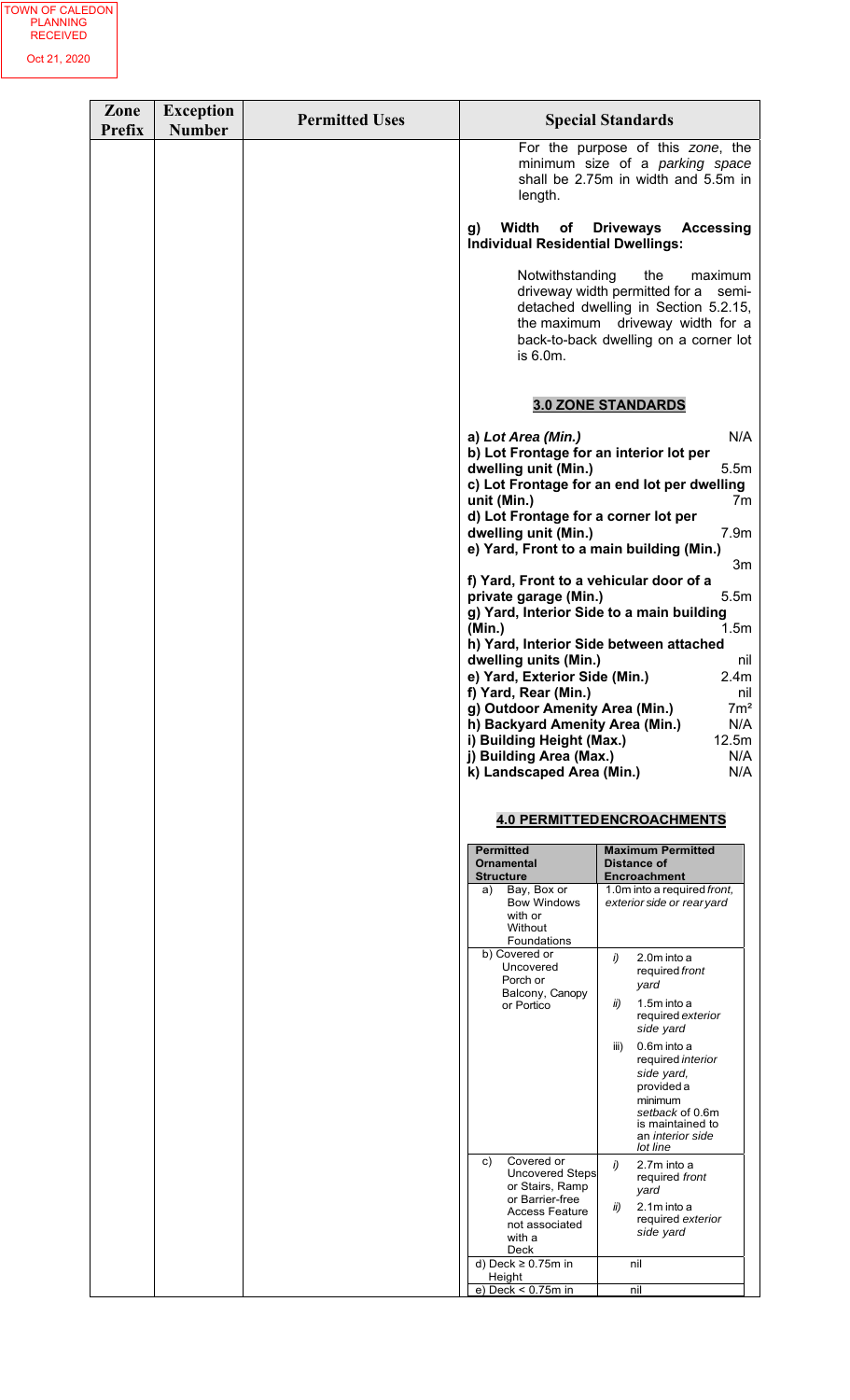| Zone<br><b>Prefix</b> | <b>Exception</b><br><b>Number</b>                                                                                                                                                                                                                                                                                                                                                                                                 | <b>Permitted Uses</b>                                                                                                                                                                                                                                        |                                                                                                                                                                                                                                                                                                                                                                                                                                                                                                                                                 | <b>Special Standards</b>                                                                                                                                                                                                                                                                                                           |                                                                                                    |
|-----------------------|-----------------------------------------------------------------------------------------------------------------------------------------------------------------------------------------------------------------------------------------------------------------------------------------------------------------------------------------------------------------------------------------------------------------------------------|--------------------------------------------------------------------------------------------------------------------------------------------------------------------------------------------------------------------------------------------------------------|-------------------------------------------------------------------------------------------------------------------------------------------------------------------------------------------------------------------------------------------------------------------------------------------------------------------------------------------------------------------------------------------------------------------------------------------------------------------------------------------------------------------------------------------------|------------------------------------------------------------------------------------------------------------------------------------------------------------------------------------------------------------------------------------------------------------------------------------------------------------------------------------|----------------------------------------------------------------------------------------------------|
|                       |                                                                                                                                                                                                                                                                                                                                                                                                                                   |                                                                                                                                                                                                                                                              | Height<br>f) Chimneys or Vents<br>g) Eaves, Sills,<br>Cornices,<br>Parapets, or other<br>similar Ornamental<br>Architectural<br>features.                                                                                                                                                                                                                                                                                                                                                                                                       | 0.6m into any required<br>yard, provided that a<br>minimum setback of 0.6m<br>is maintained to the lot<br>line<br>0.6m extending from:<br>a main building<br>i)<br>wall;<br>a bay, box or bow<br>ii)<br>window; or<br><i>iii</i> ) a covered or<br>uncovered <i>porch</i> or<br>balcony<br>into a required yard,<br>provided that: |                                                                                                    |
|                       |                                                                                                                                                                                                                                                                                                                                                                                                                                   |                                                                                                                                                                                                                                                              | h) Steps in an<br>attached private<br>garage                                                                                                                                                                                                                                                                                                                                                                                                                                                                                                    | i)<br>a minimum setback<br>of $0.6m$ is<br>maintained to a lot<br>line; and<br>in the case of<br>ii)<br>eaves, a minimum<br>setback of 0.2m is<br>maintained to an<br>interior side lot line<br>0.5m into a required<br>parking space in a<br>private garage                                                                       |                                                                                                    |
| C                     | <b>BBB</b><br>- Business Office<br>- Clinic<br>- Convenience Store<br>- Day Nursery<br>- Drive-Through Service<br>Facility<br>- Dry Cleaning or Laundry<br>Outlet<br>- Financial Institution<br>- Fitness Centre<br>- Grocery Store<br>- Hotel<br>- Laundromat<br>- Merchandise Service Shop<br>- Outside Display or Sales<br>Area, Accessory<br>- Parking Lot, Commercial<br>- Parking Lot, Municipal<br>- Personal Service Shop |                                                                                                                                                                                                                                                              | Lot Area (Minimum)<br>Lot Frontage (Minimum)<br><b>Building Area (Maximum)</b><br>Yard, Front (Minimum)<br>Yard, Exterior Side (Minimum)<br>Yard, Interior Side (Minimum)<br>Yard, Rear (Minimum)<br><b>Building Height (Maximum)</b><br>Landscaping Area (Minimum)<br><b>Planting Strip Width</b><br>(Minimum)<br><b>Planting Strip Locations</b><br>Planting Strips shall be required along<br>any lot line abutting another zone<br>category or lands or right-of-way under<br>the jurisdiction of the Ontario Ministry of<br>Transportation |                                                                                                                                                                                                                                                                                                                                    | 0.8 <sub>ha</sub><br>0.0 <sub>m</sub><br>N/A<br>4.5m<br>4.5m<br>4.5m<br>4.5m<br>N/A<br>N/A<br>4.5m |
|                       |                                                                                                                                                                                                                                                                                                                                                                                                                                   | - Place of Assembly<br>- Place of Entertainment<br>- Private Club<br>- Public Transit Terminal<br>- Restaurant<br>- Retail Store<br>- Retail Store, Accessory<br>- Sales, Service and Repair<br>Shop<br>- Training Facility<br>- Video Outlet / Rental Store | <b>Building Setback to an MTO</b><br>right-of-way (minimum)<br>Driveway Setback (minimum)<br><b>Parking Space Setback</b><br>(minimum)                                                                                                                                                                                                                                                                                                                                                                                                          |                                                                                                                                                                                                                                                                                                                                    | 14m<br>4.5m<br>4.5m                                                                                |
|                       |                                                                                                                                                                                                                                                                                                                                                                                                                                   |                                                                                                                                                                                                                                                              | <b>Drive-Through Service Facilities</b><br>No additional planting strips are required<br>adjacent to a queuing lane.<br><b>Accessory Outside Display or Sales</b><br><b>Area</b><br>An Accessory Seasonal Garden Centre<br>may occupy required parking spaces up<br>to a maximum area of $1600 \text{ m}^2$ within the<br>period between April 1 and September<br>30.<br><b>Public Transit Terminal</b><br>The minimum yard requirement adjacent<br>to a public street shall be 0.0 metres.                                                     |                                                                                                                                                                                                                                                                                                                                    |                                                                                                    |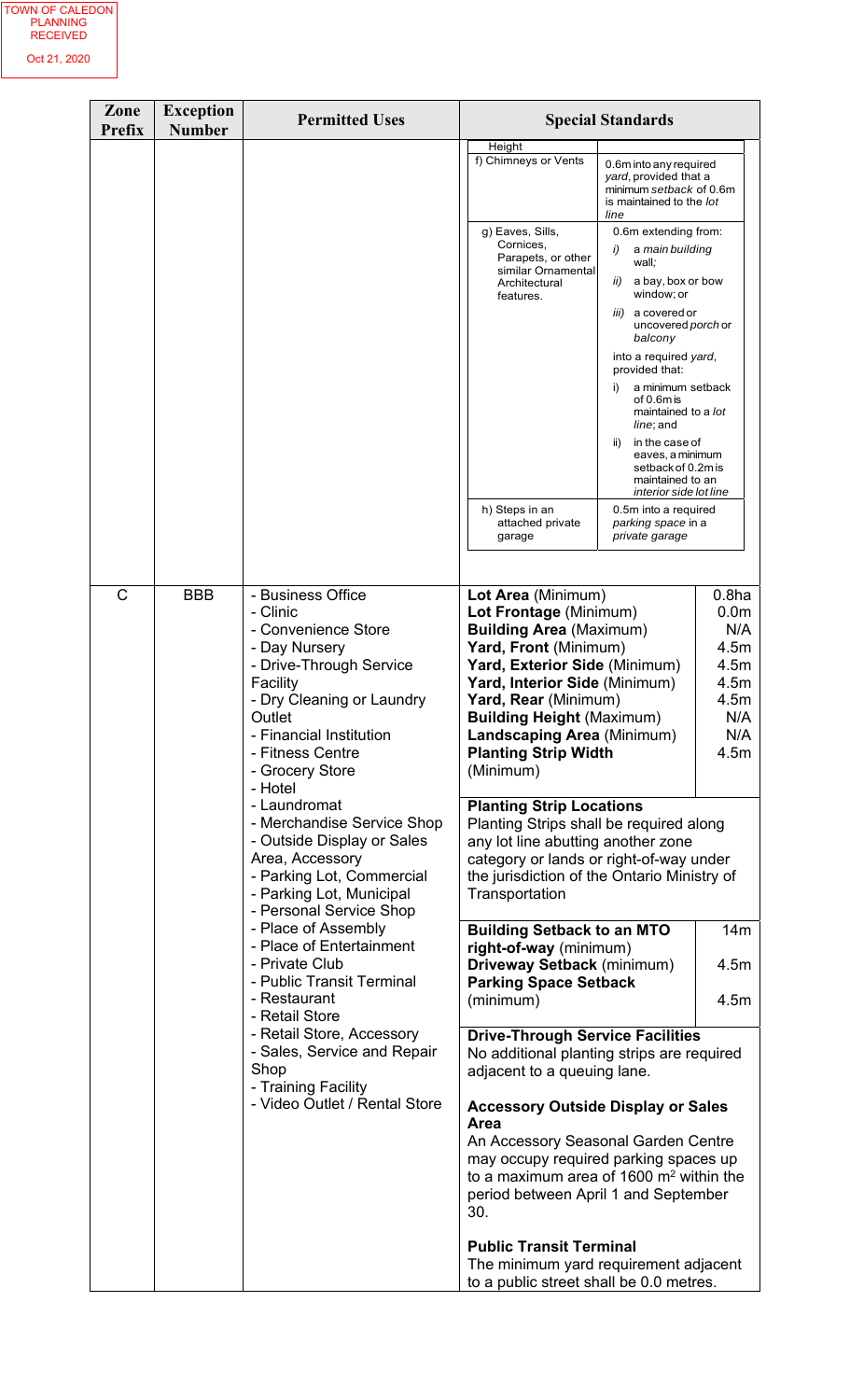

| Zone<br>Prefix | <b>Exception</b><br><b>Number</b> | <b>Permitted Uses</b> | <b>Special Standards</b> |
|----------------|-----------------------------------|-----------------------|--------------------------|
|                |                                   |                       |                          |

2. Schedule "A", Zone Map 7 is amended for Part of Lot 19, Concession 1 WHS (Chinguacousy) from Agricultural (A1) to Residential Two Exception 614 (R2-614), Residential Townhouse Exception 615 (RT-615), Residential Townhouse Exception AAA (RT-AAA), General Commercial Exception BBB (C-BBB), Institutional (I), Open Space (OS), Environmental Policy Area One (EPA1) and Environmental Policy Area One Exception 405 (EPA1-405) in accordance with Schedule "A" attached hereto.

Read three times and finally passed in open Council on this <mark>00</mark> day of MONTH, 2020.

Allan Thompson, Mayor

 $\overline{\phantom{a}}$  ,  $\overline{\phantom{a}}$  ,  $\overline{\phantom{a}}$  ,  $\overline{\phantom{a}}$  ,  $\overline{\phantom{a}}$  ,  $\overline{\phantom{a}}$  ,  $\overline{\phantom{a}}$  ,  $\overline{\phantom{a}}$  ,  $\overline{\phantom{a}}$  ,  $\overline{\phantom{a}}$  ,  $\overline{\phantom{a}}$  ,  $\overline{\phantom{a}}$  ,  $\overline{\phantom{a}}$  ,  $\overline{\phantom{a}}$  ,  $\overline{\phantom{a}}$  ,  $\overline{\phantom{a}}$ 

 $\overline{\phantom{a}}$  , and the set of the set of the set of the set of the set of the set of the set of the set of the set of the set of the set of the set of the set of the set of the set of the set of the set of the set of the s

Carey deGorter, Clerk